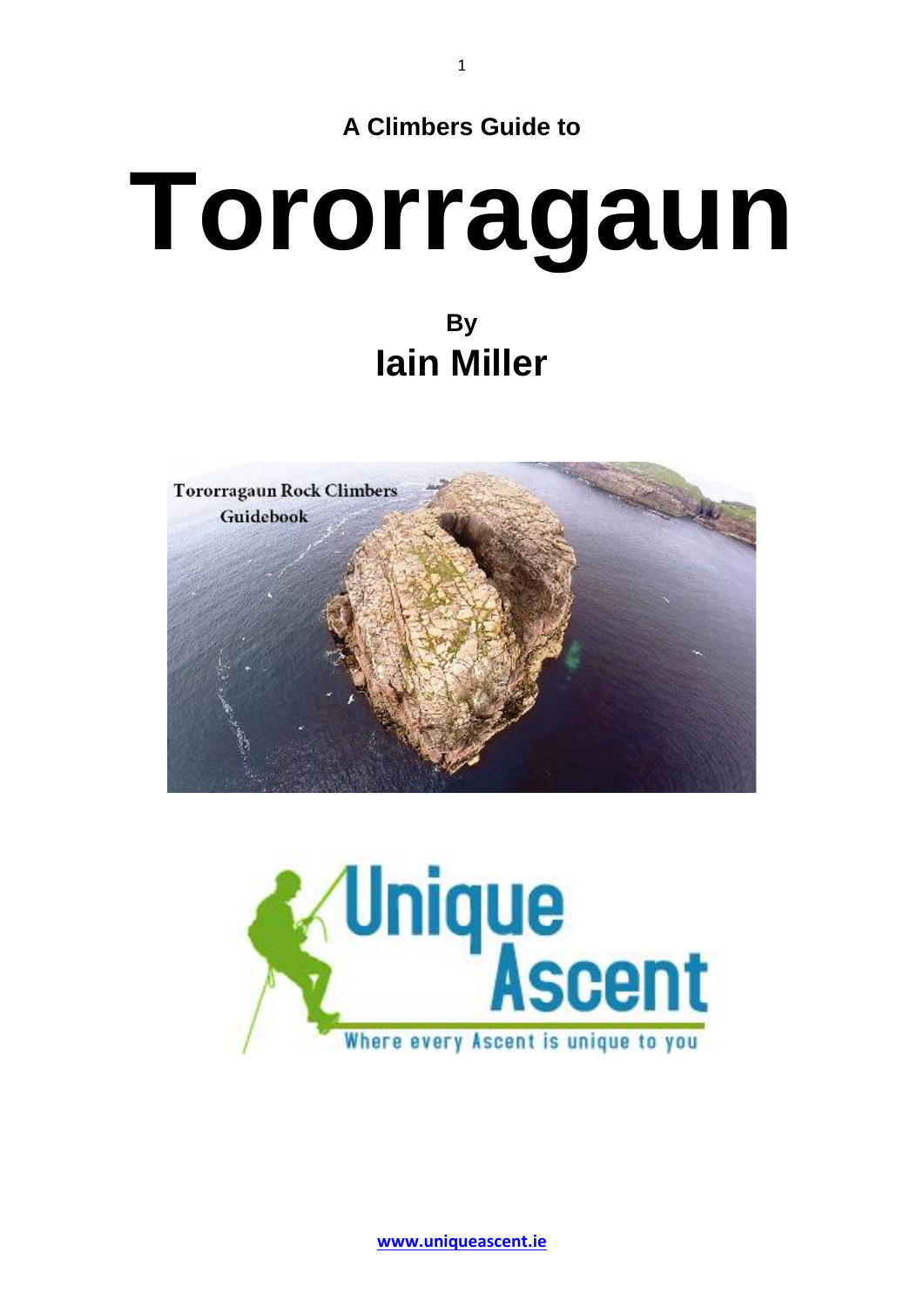## **Tororragaun**

Tororragaun is a 22 metre high rocky granite island living in the channel between Gola and Umfin Islands four kilometres off the Gweedore coast. The island is effectively guarded on all sides by Gola Island quality sea cliffs and off course the potential for climbing new routes is enormous. Running through the centre of the island is a huge, and I do mean HUGE, sea washed water spout. It is difficult to imagine the size of this water spout but it would easily accommodate a million tons of sea water at a time.

There is no fresh water on the island and pretty much every horizontal surface is birded as this is home to approx. 500 nesting pairs of Fulmar and a token amount of Gannet. Best avoid the island during the nesting period as there is nowhere to go to avoid being spat on.

Access to the island by sea kayak from Port Arthur Pier at Map ref B798284 on the Gweedore Coast. Landing on Tororragaun in not without a certain degree of rocky uncertainty as there are no easy landing beaches, coves or recesses. The easiest landing is at the eastern tip of the island onto rock sea level ledges. With a west sea running the island provides excellent lee and this eastern tip has large non-tidal ledges for kayak storage.



Map ref: B766280

## **Tororragaun Rock Climbing**

Lukes View Diff Climb the gentle angled ridge at the seaward edge of the main face. *I. Miller 16/10/15*

Gannets Folly Mild Severe Climb the first deep crack in from the seaward end of the face. *I. Miller 16/10/15*

Heelanmans Umbrella S 4a Climb the tapering corner crack to a recess and follow cracks above to summit. *I. Miller 16/10/15*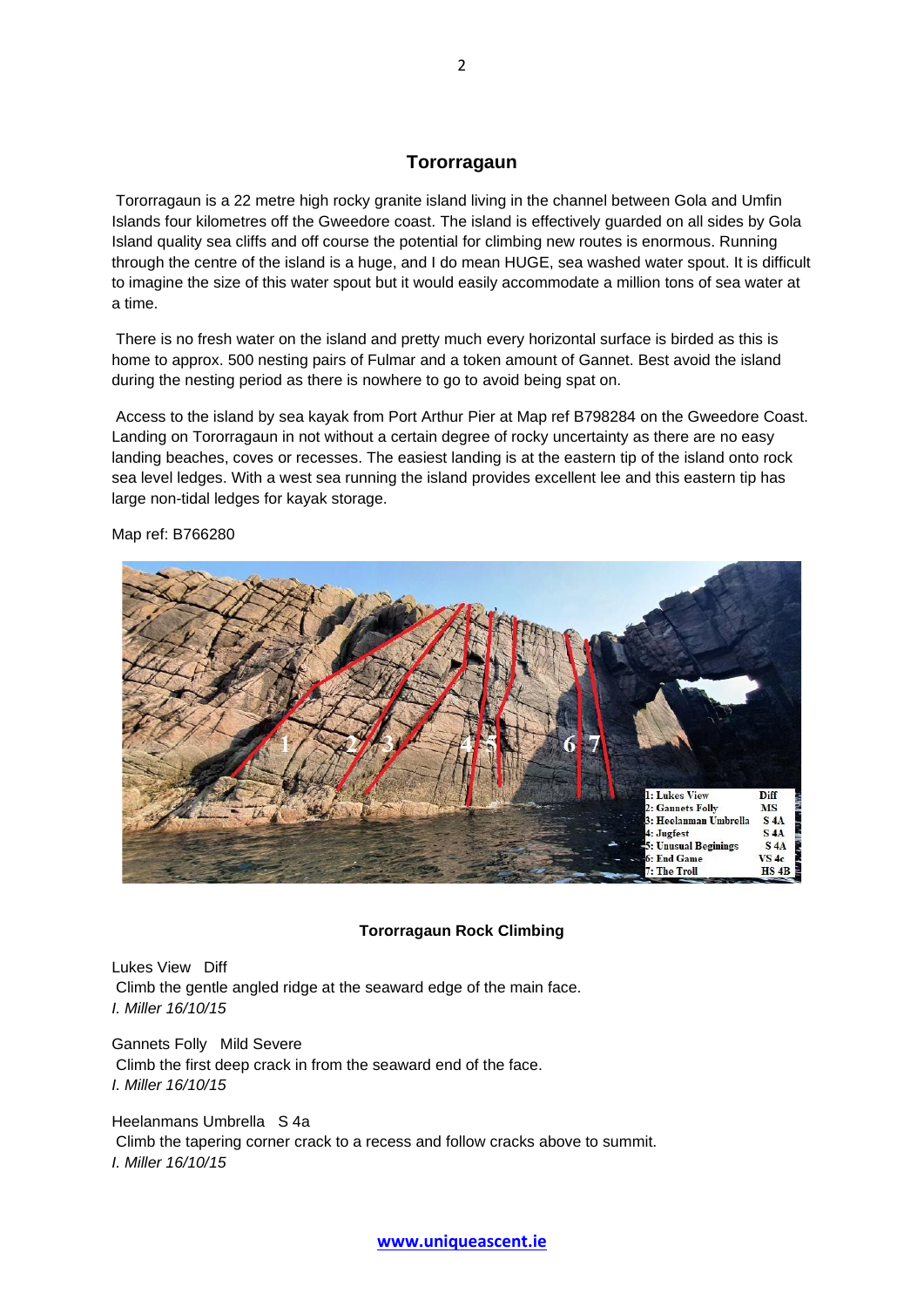Jugfest S 4a Climb the continual deep crack from sea to the summit. *I. Miller 16/10/15*

Unusual Beginnings S 4a Climb the next crack in from the sea where the wall steepens, holds get bigger as height is gained. *I. Miller 16/10/15*

End Game VS 4c \*\* Climb the thinner cracks to the left of "The Troll." I. Miller April 2016

The Troll HS 4b \*\* Climb the narrow twin crack immediately below the bridge on the seaward side. *I. Miller 01/06/16*

The Corner V.Diff Climb the big corner at the landward end of the wall right of the troll. Access by the green staircase at the very back of the spoot. *I. Miller 01/06/16*